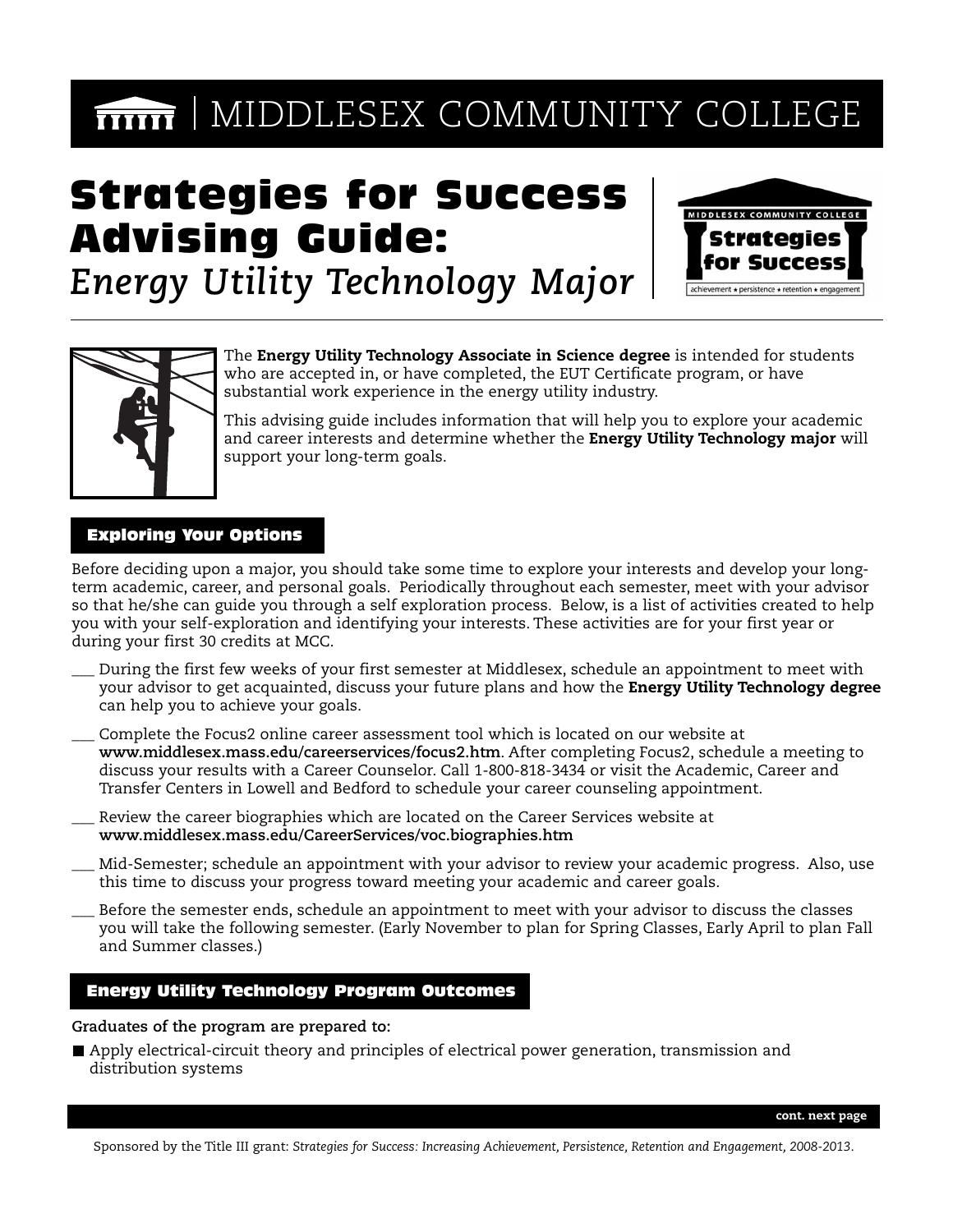

# Strategies for Success Advising Guide: *Energy Utility Technology Major*

- Articulate additional electrical safety regulations and work procedures as apprentices in the electrical energy utility industry
- Communicate results, decisions and ideas verbally and in writing in a clear, concise manner
- Prepare clear and concise documentation of assignments and results
- Apply time-management techniques effectively
- **Demonstrate problem solving by applying mathematical principles toward real technical problems**

### **AND**

- Use knowledge acquired at MCC as a foundation for continued study and/or practical application
- Interpret and analyze information in order to engage in critical thinking and problem solving
- Communicate, use information, and employ technology effectively
- Communicate an understanding of the world from a global perspective
- Demonstrate social responsibility within the college community
- Demonstrate the capacity for on-going personal and professional development

**At this point you can go one of two ways; The** *Career Path* **which is committing to your Associates Degree and then looking for a job after graduation or the** *Transfer Path* **continuing your education and transferring to a Bachelor's degree granting institute. Your advisor will guide you in the path you choose and help you reach your goal while ensuring that you meet your graduation requirements.**

# The Career Path

The Energy Utility program prepares students for a variety of careers as maintenance and repair workers, electrical power-line installers and repairers, first-like supervisors and managers, as well as overhead, underground and substation experts. Careful planning with career counselor is essential.

### **Additional requirements for working in this field include:**

- Ability to meet physical demands
- **Drivers license**
- Background checks are common for most positions

### **Career Planning Activities:**

- Work with your advisor to create a Career Plan. As a student who is on the Career Path, your focus should be on building your skill-set and marketing yourself for a job.
- Work with a career counselor who can help you create a resume and cover letter. Consider looking for an internship to enhance your skills and establish some work experience. Call 1-800-818-3434 or visit the Academic, Career and Transfer Centers in Lowell and Bedford to schedule your career counseling appointment.
- Continue to work with a career counselor who can help you with interview skills and job search techniques. Schedule an appointment with your advisor to follow up on your career plan.
	- \_\_\_ **Take courses that would increase your skill level in communications, written skills and customer service.**

**cont. next page**

Sponsored by the Title III grant: *Strategies for Success: Increasing Achievement, Persistence, Retention and Engagement, 2008-2013*.